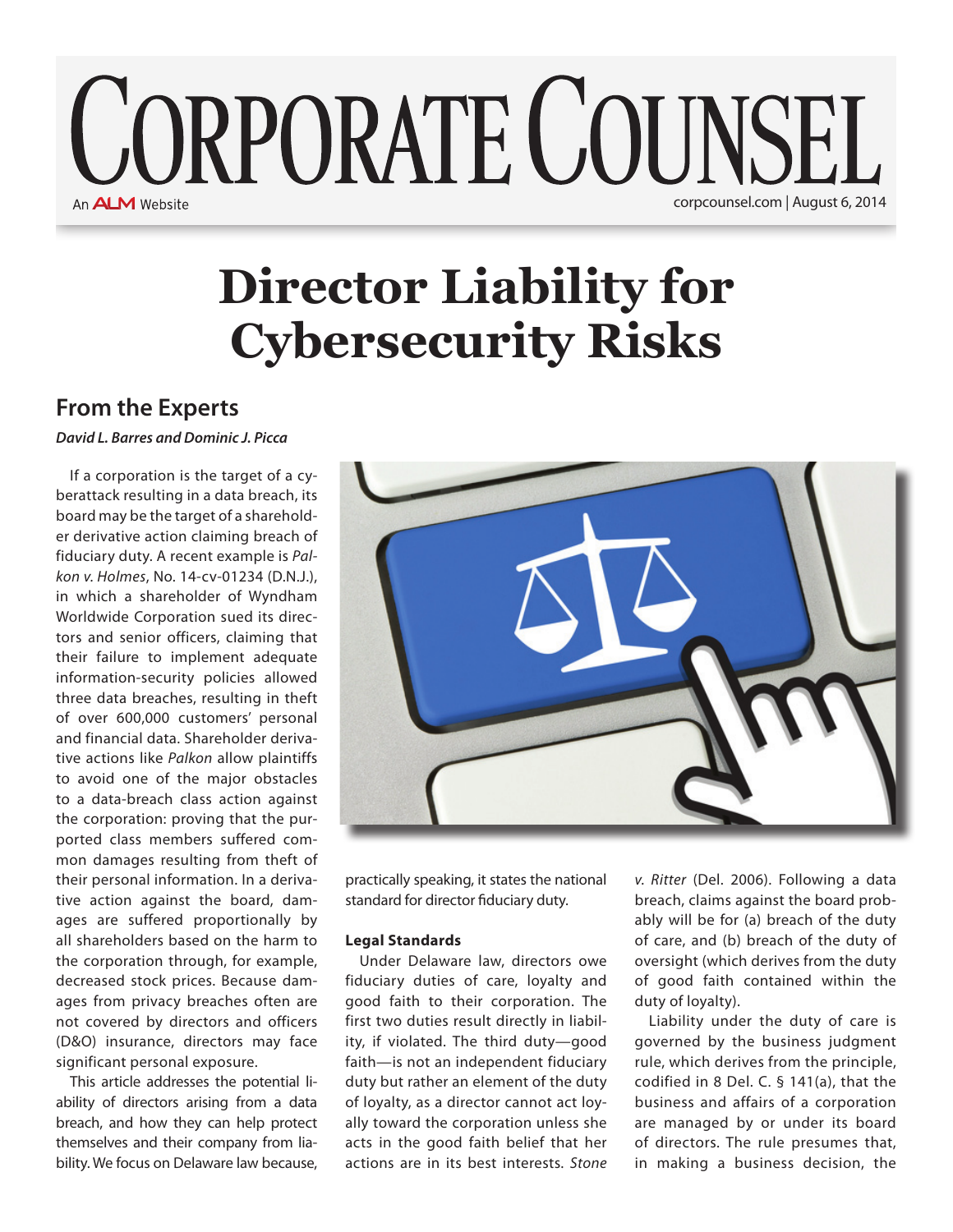directors "acted on an informed basis, in good faith and in the honest belief that the action was in the best interests of the company." *Smith v. Van Gorkom* (Del. 1985). Under the business judgment rule, director liability is based on gross negligence.

In evaluating due care, the court will "look for evidence of whether a board has acted in a deliberate and knowledgeable way identifying and exploring alternatives." *Citron v. Fairchild Camera and Instrument Corp.* (Del. 1989). Although directors may rely on reports prepared by others, they cannot rely solely on hired experts and management without taking an active and direct role. Therefore, the board that fails to manage and monitor cybersecurity probably does not satisfy its duty of care.

Also, the business judgment rule operates only in the context of director action. "Technically speaking, it has no role where directors have either abdicated their functions, or absent a conscious decision, failed to act." *Aronson v. Lewis* (Del. 1984). Thus, a board that ignores cybersecurity breaches its duty of care.

Such a board probably also breaches its duty of oversight. The requirements for such liability are "(a) the directors utterly failed to implement any reporting or information system or controls; *or* (b) having implemented such a system or controls, consciously failed to monitor or oversee its operations, thus disabling themselves from being informed of risks or problems requiring their attention." *Stone*. In either case, the directors must have known that they were not discharging their fiduciary obligations.

While it is not easy to prove a breach of either the duty of care or oversight, plaintiffs are starting to succeed, at least in early stages of litigation, under these legal standards.

#### **Recent Cases**

Two New York cases recently found potential liability for data breaches under the gross-negligence and oversightliability standards. In *Baidu v. Register.*

*com* (S.D.N.Y. 2010), the Chinese-based search engine provider Baidu Inc. alleged that the service representative of Register Inc. (a domain-name registrar) allowed an intruder to change Baidu's email address on file after failing to compare the intruder's inaccurate security code to the real code. The intruder accessed Baidu's account, routed Internet traffic to a rogue site and caused a two-day business disruption that allegedly cost Baidu millions of dollars. Judge Denny Chin held that Register's alleged failure to follow its security protocols was sufficient to plead grossly negligent or reckless conduct. This liability standard, contained within the parties' services agreement, is substantially the same as the gross-negligence standard governing board liability.

Register was potentially liable because, while it had adequate cybersecurity protocols, it failed to follow them. The result, presumably, would have been the same if Register had never established adequate protocols.

In *Transeo S.A.R.L. v. Bessemer Venture Partners IV* (S.D.N.Y. 2013), a shareholder filed a derivative claim against the President/CEO/Director of a software company who allegedly relocated his company's web services, associated IP and cash from France to the United States. This allegedly disrupted the company's services, compromised client security, facilitated hacking of its website and violated European data-privacy laws. Judge Cathy Seibel held that a claim for breach of the duty of loyalty, based on failure to act in good faith, was adequately pled under Delaware law.

Although *Transeo* did not identify the data-privacy laws allegedly violated, it provides a useful warning in this developing area of litigation. If a director intentionally violates the law or causes the company to do so, she breaches her fiduciary duty of good faith. By now, the federal government and most states have enacted laws protecting data privacy. After a data breach, plaintiffs may allege the directors caused a violation of some jurisdiction's data-privacy law, thus heightening the risk of director liability.

### **Recommendations to Protect Against Liability**

If a data breach occurs, plaintiffs' lawyers will evaluate the board's decisions and actions concerning cybersecurity. They also will evaluate whether the board appointed and supervised wellqualified officers and committees to safeguard information.

To minimize the risk of liability, the board must become well-informed of the company's cybersecurity practices and its protocols for dealing with a data breach. An informal, working understanding, based on occasional communication with management, is not sufficient.

There are several ways the board can become adequately informed. It should appoint officers with expertise in cybersecurity, including a chief information officer (CIO), chief information security officer (CISO) and/or chief privacy officer (CPO), and regularly meet with them to ensure their vigilance and to understand their expectations and plans. These officers should head a department whose sole or primary responsibility is information security, and which includes employees whose sole responsibility is cybersecurity.

The board also should appoint a committee responsible for privacy and security. Its members can include the above officers, plus senior management from various departments. The committee should meet regularly and afterward report directly to the board.

The board should recruit and hire at least one tech-savvy member who can be responsible for monitoring and reporting on cybersecurity. This way, the board will not be entirely dependent on nonmembers for relevant information. The "cybersecurity" director can sit on the privacy/security committee described above.

To follow best industry practices, the board should investigate how its competitors address cybersecurity and read the